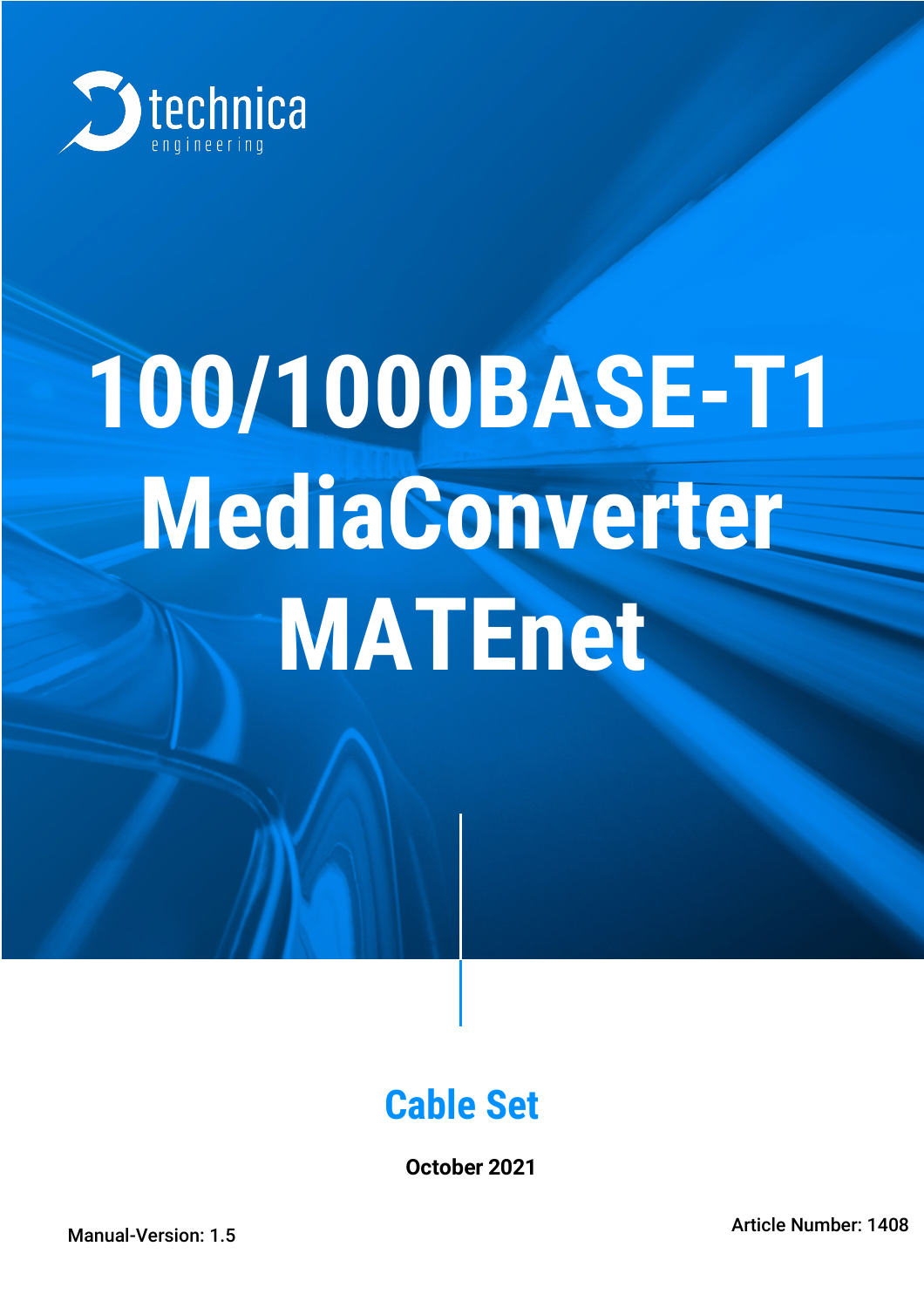

## **CONTENT**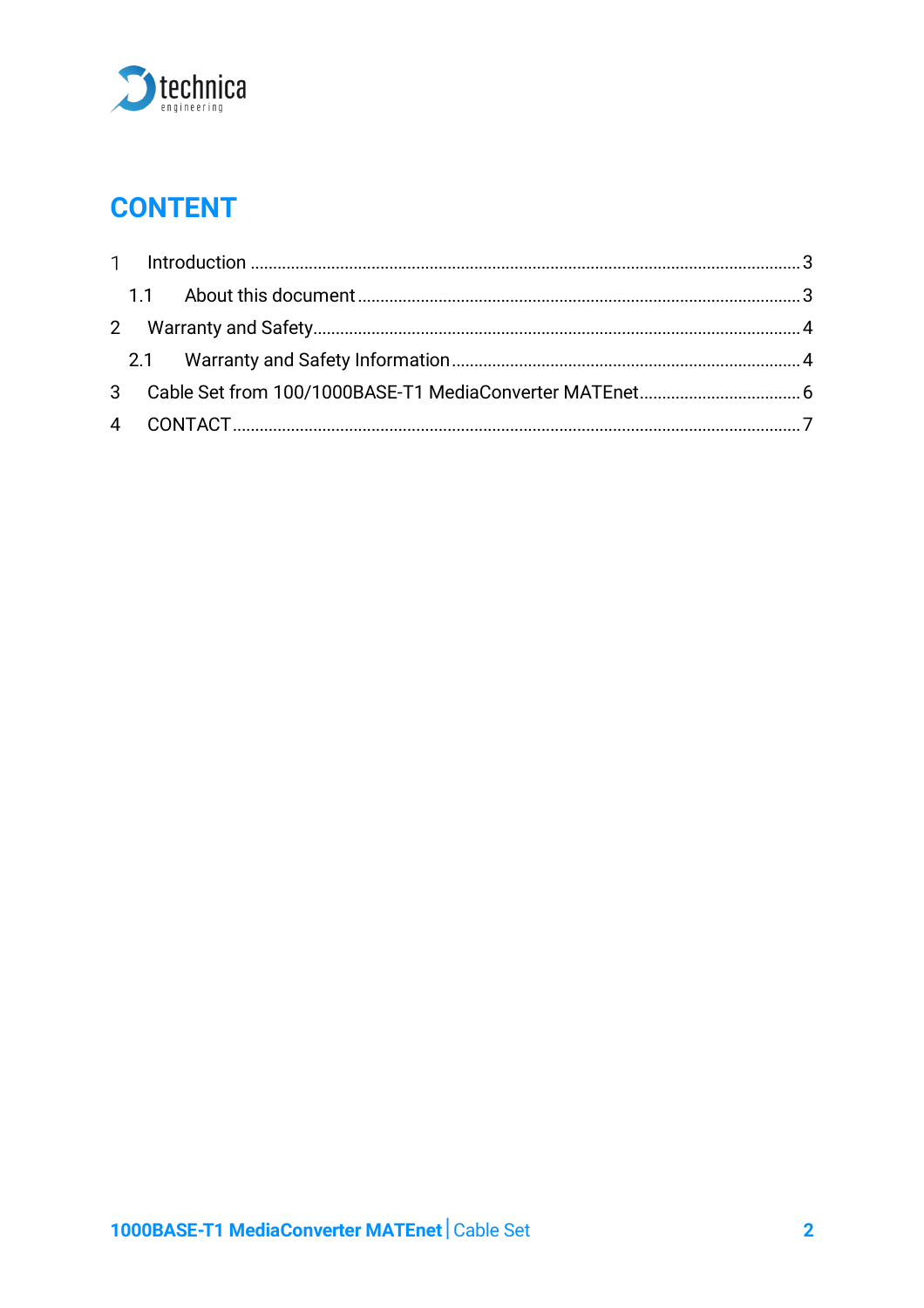

## <span id="page-2-0"></span>**Introduction**

#### <span id="page-2-1"></span>**1.1 About this document**

This document describes the cable set of 1000BASE-T1 MediaConverter MATEnet.

For the latest version of this document please contact Technica Engineering via technicalsales@technica-engineering.de

©2021 Technica Engineering GmbH

The content in this document is copyrighted by Technica Engineering GmbH. Copying or reproducing its content in full or in parts is not allowed. Technical contents in this document are subjected to change without prior notice. Third-party contents and trademarks are the property of the corresponding vendors.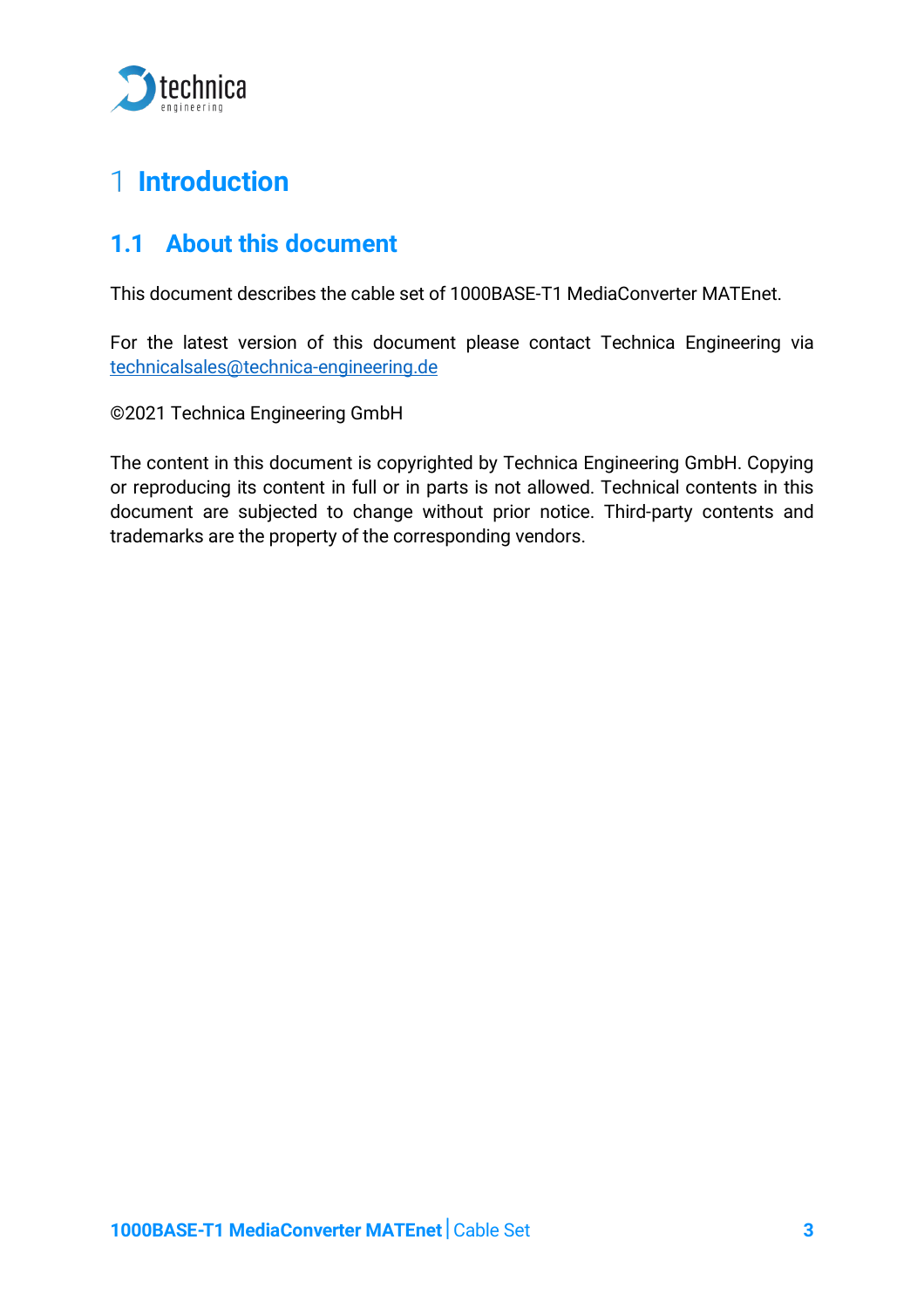

## <span id="page-3-0"></span>**2 Warranty and Safety**

#### <span id="page-3-1"></span>**2.1 Warranty and Safety Information**

| Before operating the device, read this manual thoroughly and retain it<br>for your reference.<br>The latest documentation for the 100/1000BASE-T1 Media Converter<br>MateNet can be downloaded here:<br>https://technica-engineering.de/en/produkt/100-1000base-t1-<br>mediaconverter-matenet-connector/ |
|----------------------------------------------------------------------------------------------------------------------------------------------------------------------------------------------------------------------------------------------------------------------------------------------------------|
| Use the device only as described in this manual.<br>Use only in dry conditions.<br>Do not insert any foreign object in the slots/openings of the housing.<br>Do not apply power to a damaged device.<br>The device may only be used by specialists.                                                      |
| Do not open the device. Otherwise warranty will be lost.                                                                                                                                                                                                                                                 |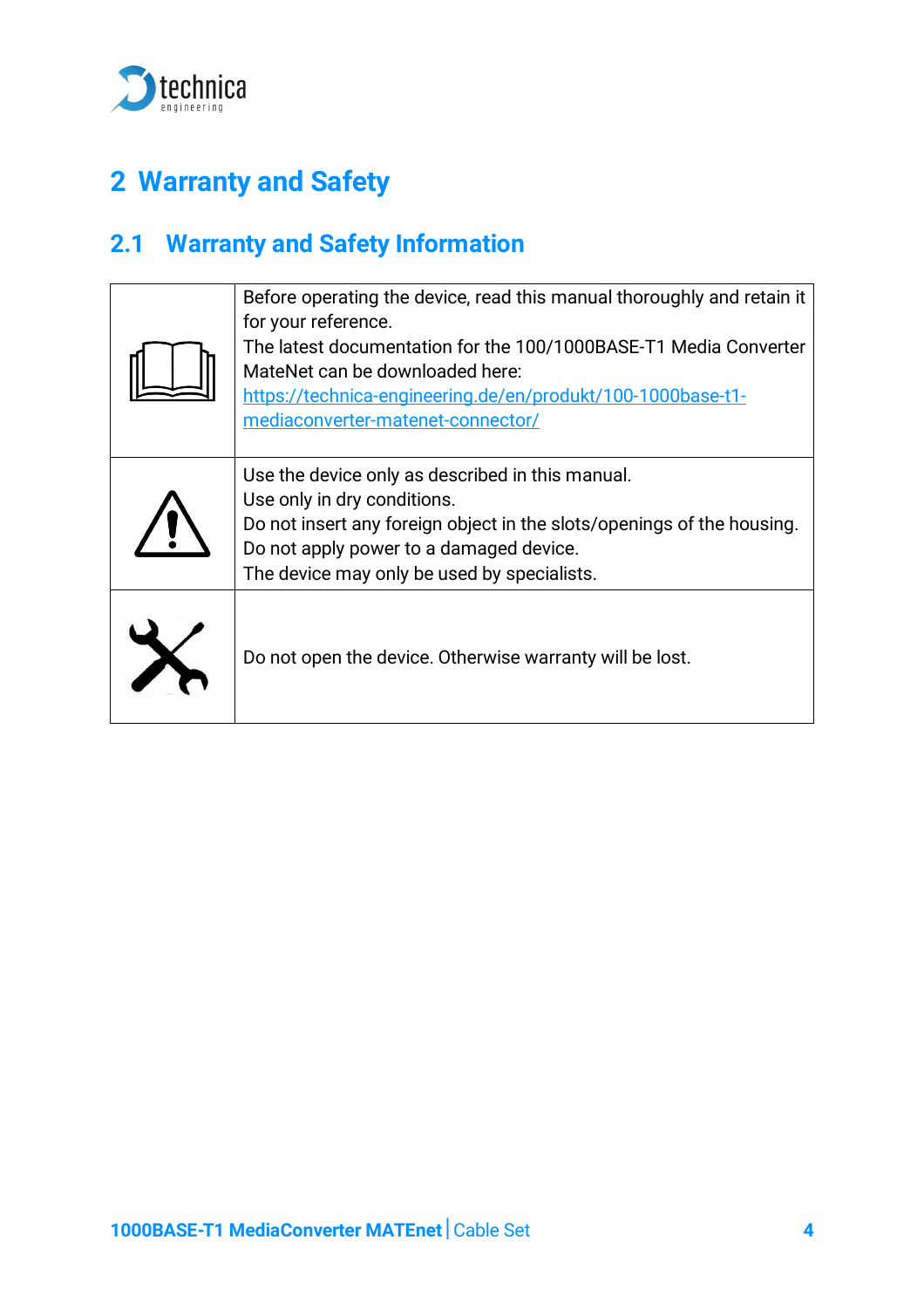

Τ

| This product is intended for use in automobiles or automotive-like<br>environments. An automotive-like environment includes test setups<br>or test benches in the office, laboratory and workshop areas. In the<br>test setups the same environmental conditions apply as in vehicle<br>electrical systems. Technica Engineering products are not intended<br>to be used as standard IT equipment. The test systems and products<br>from Technica Engineering are designed as customer and<br>application-specific test modules that are only used by specialists for<br>development and test facilities.<br>When integrating the modules in a vehicle or test set-up, the user<br>must ensure appropriate ventilation or air convection.<br>Technica Engineering products must not be considered as a safety<br>element out of context when using safety-critical systems and must<br>be included in the safety assessment when used. The development<br>class in a safety system must be taken into account with standard<br>QM referred to ISO26262. |
|---------------------------------------------------------------------------------------------------------------------------------------------------------------------------------------------------------------------------------------------------------------------------------------------------------------------------------------------------------------------------------------------------------------------------------------------------------------------------------------------------------------------------------------------------------------------------------------------------------------------------------------------------------------------------------------------------------------------------------------------------------------------------------------------------------------------------------------------------------------------------------------------------------------------------------------------------------------------------------------------------------------------------------------------------------|
| $\mathbf{T}$<br>The device can get hot.<br>Do not cover the device due to fire danger.<br>Do not place the device near to highly flammable materials due to fire<br>danger.<br>Do not use the device above the specified operating temperature.<br>The operating temperature is the ambient temperature of the<br>installation space.                                                                                                                                                                                                                                                                                                                                                                                                                                                                                                                                                                                                                                                                                                                   |
| This symbol is only valid in the European Union. If you wish to discard<br>this product, please contact your local authorities or dealer and ask for<br>the correct method of disposal. Technica Engineering GmbH is<br>registered as manufacturer of the brand "Technica Engineering" and<br>"Small<br>Information-<br>device<br>devices<br>οf<br>the<br>type<br>and<br>Telecommunications- technology for exclusive use in non-private<br>Households". WEEE reg. No. DE 20776859                                                                                                                                                                                                                                                                                                                                                                                                                                                                                                                                                                      |

٦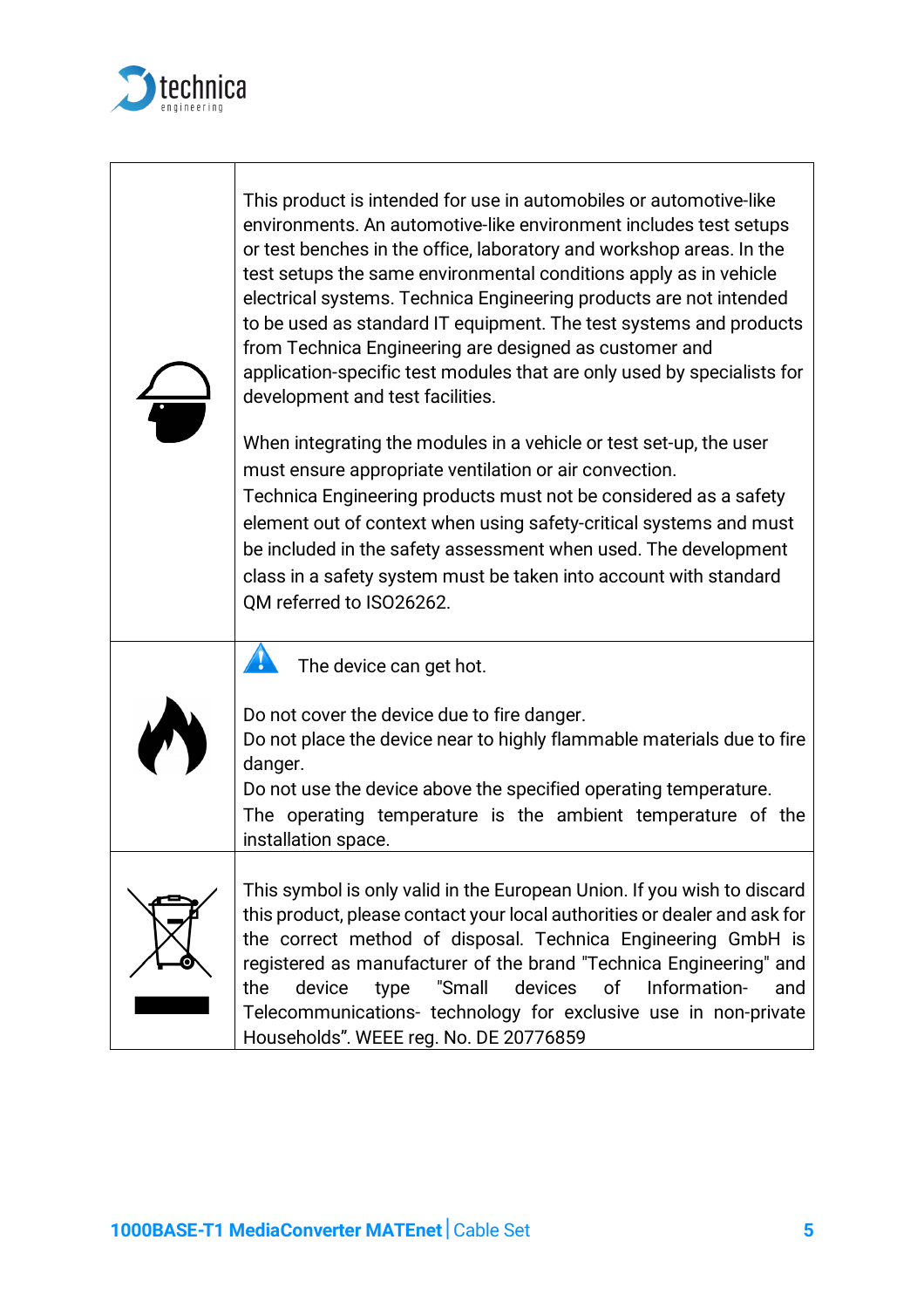

## <span id="page-5-0"></span>**3 Cable Set from 100/1000BASE-T1 MediaConverter MATEnet**

The cable set from 100/1000BASE-T1 MediaConverter MATEnet include:

| <b>Product Description</b>                                                        | <b>Photo</b> | <b>Quantity</b>         |
|-----------------------------------------------------------------------------------|--------------|-------------------------|
| Leoni_647 Cable<br>Length: 2 Meters<br>1 port MATEnet plug                        |              | $\overline{4}$          |
| Automotive Connectors MQS BU-GEH 6P<br>Co: TE Connectivity<br>Part no: 1-969508-2 |              | 1                       |
| Twist-Pair cable red/black<br>Length: 1 meter                                     |              | 1                       |
| 1m Ethernet Network cable                                                         |              | 1                       |
| Gold Connector Banana Plug 4mm                                                    |              | $\overline{2}$          |
| Black banana adapter Plug<br>Size: 4mm<br>Red banana adapter plug<br>Size: 4 mm   |              | 1 piece of<br>each part |